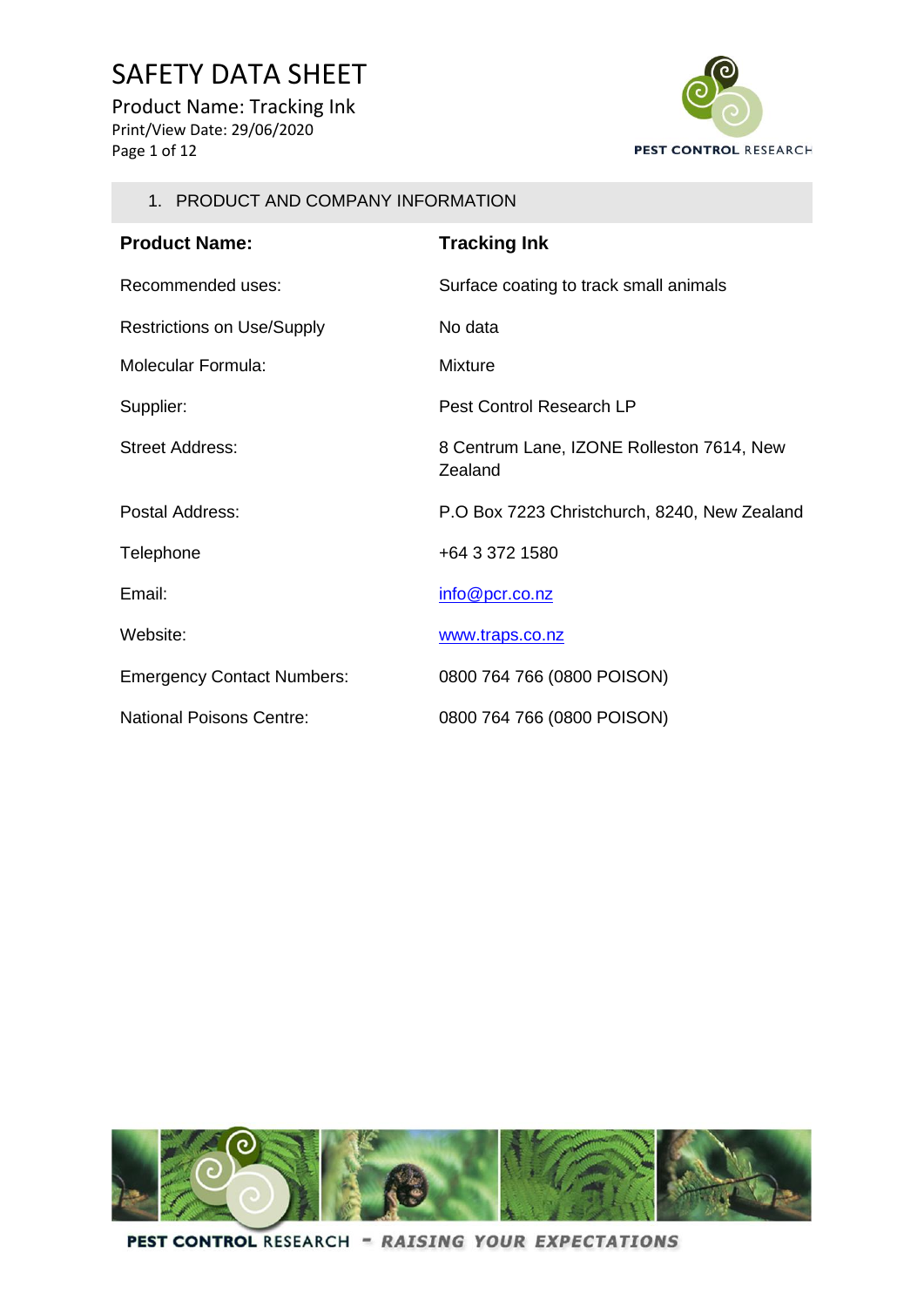Product Name: Tracking Ink Print/View Date: 29/06/2020 Page 2 of 12



### 2. HAZARDS IDENTIFICATION

| <b>HSNO</b>           | <b>Transport</b> | <b>GHS</b> | <b>Signal</b> | Hazard    | <b>Precautionary statement codes</b> |                |                |                 |
|-----------------------|------------------|------------|---------------|-----------|--------------------------------------|----------------|----------------|-----------------|
| Hazard                | <b>of</b>        | Pictogram  | word          | statement | Prevention                           | Response       | <b>Storage</b> | <b>Disposal</b> |
| <b>Classification</b> | <b>Dangerous</b> |            |               | code      |                                      |                |                |                 |
|                       | Goods            |            |               |           |                                      |                |                |                 |
|                       | Pictogram        |            |               |           |                                      |                |                |                 |
|                       | Not              |            |               |           |                                      |                |                |                 |
|                       | applicable       |            |               |           | P103                                 | P302+P352      |                |                 |
| 6.3A                  | for the UN       |            | Warning       | H315      | P264                                 | P321           | No storage     | P501            |
|                       | <b>RTDG</b>      |            |               |           | P280                                 | P332+P313      | statements     |                 |
|                       | Model            |            |               |           |                                      | P362           |                |                 |
|                       | Regulations      |            |               |           |                                      |                |                |                 |
|                       | Not              |            |               |           |                                      |                |                |                 |
|                       | applicable       |            |               |           | P103                                 |                |                |                 |
| 6.4A                  | for the UN       |            | Warning       | H319      | P264                                 | P305+P351+P338 | No storage     | P501            |
|                       | <b>RTDG</b>      |            |               |           | P280                                 | P337+P313      | statement      |                 |
|                       | Model            |            |               |           |                                      |                |                |                 |
|                       | Regulations      |            |               |           |                                      |                |                |                 |
|                       | Not              |            |               |           |                                      |                |                |                 |
|                       | applicable       |            |               |           | P103                                 |                |                |                 |
| 6.7A                  | for the UN       |            | Danger        | H350      | P201                                 | P308+P313      | P406           | P501            |
|                       | <b>RTDG</b>      |            |               |           | P202                                 |                |                |                 |
|                       | Model            |            |               |           | P281                                 |                |                |                 |
|                       | Regulations      |            |               |           |                                      |                |                |                 |

Signal word: Danger

Dangerous Goods: Not a Dangerous Goods for transport

Packaging Group: Not applicable

Hazardous Substance (HSNO) Codes: 6.3A, 6.4A, 6.7A

Pictograms:

| <b>Hazard Statement:</b>         | H315: Causes skin irritation.                         |
|----------------------------------|-------------------------------------------------------|
|                                  | H319: Causes serious eye irritation.                  |
|                                  | H350: May cause cancer                                |
| <b>Precautionary Statements:</b> | P <sub>102</sub> : Read label before use.             |
|                                  | P264: Wash exposed skin thoroughly after<br>handling. |
|                                  | P280: Wear protective gloves and eye protection       |

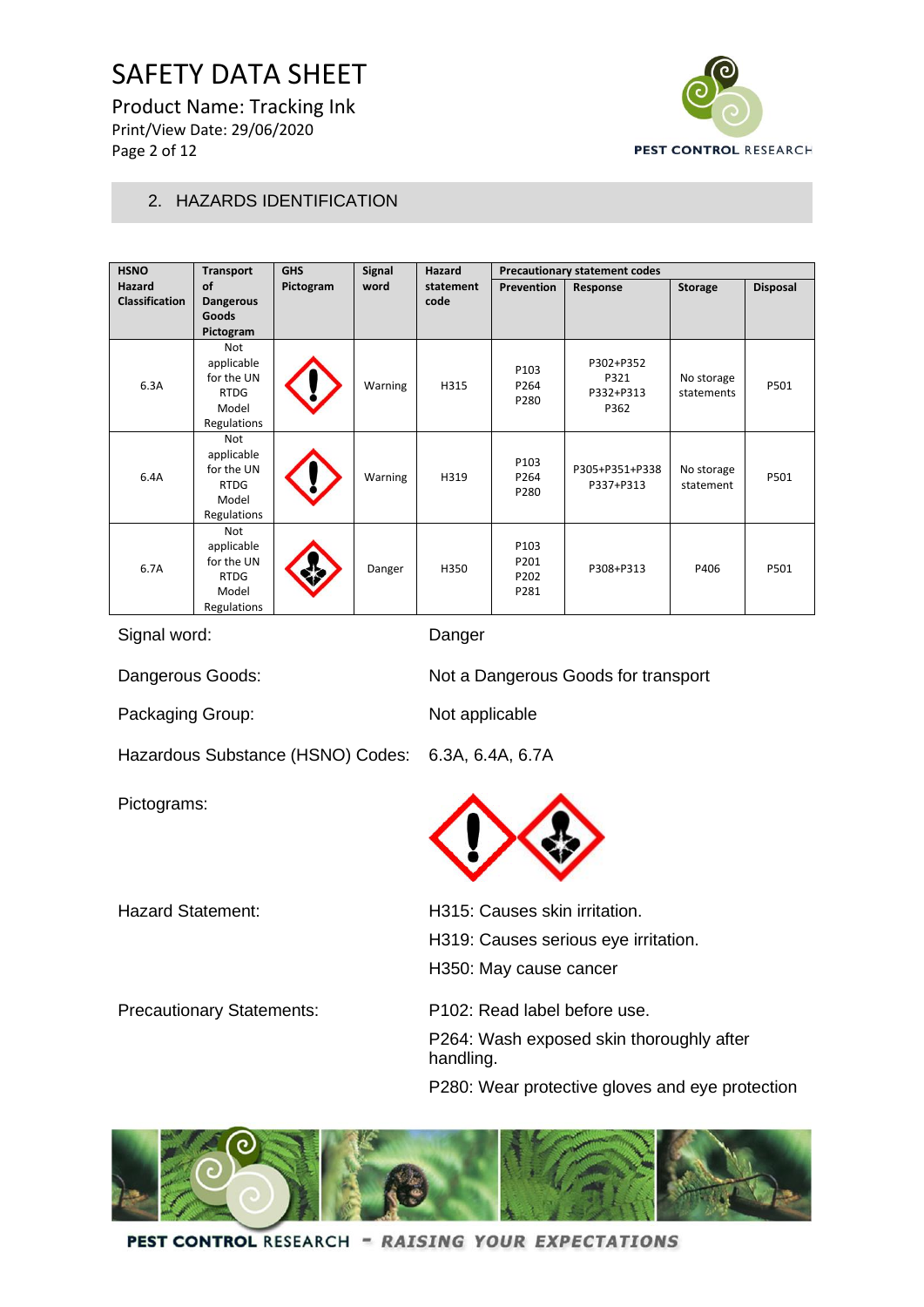Product Name: Tracking Ink Print/View Date: 29/06/2020 Page 3 of 12



P201: Obtain special instructions before use.

P202: Do not handle until all safety precautions have been read and understood.

P281: Use personal protective equipment as required.

P302+P352: IF ON SKIN: Wash with plenty of soap and water.

P332+P313: If skin irritation occurs: Get medical advice/ attention.

P362: Take off contaminated clothing and wash before re-use.

P305+P351+P338: IF IN EYES: Rinse cautiously with water for several minutes. Remove contact lenses, if present and easy to do. Continue rinsing.

P337+P313: If eye irritation persists: Get medical advice/attention.

P308+P313: IF exposed or concerned: Get medical advice/ attention.

P405: Store locked up.

P501: For the disposal of a substance in accordance with the Hazardous Substances (Disposal) Notice 2017. In general, dispose the unused product at an approved landfill and dispose the triple rinsed package with domestic rubbish

### 3. COMPOSITION/INFORMATION ON INGREDIENTS

Appearance: No Data

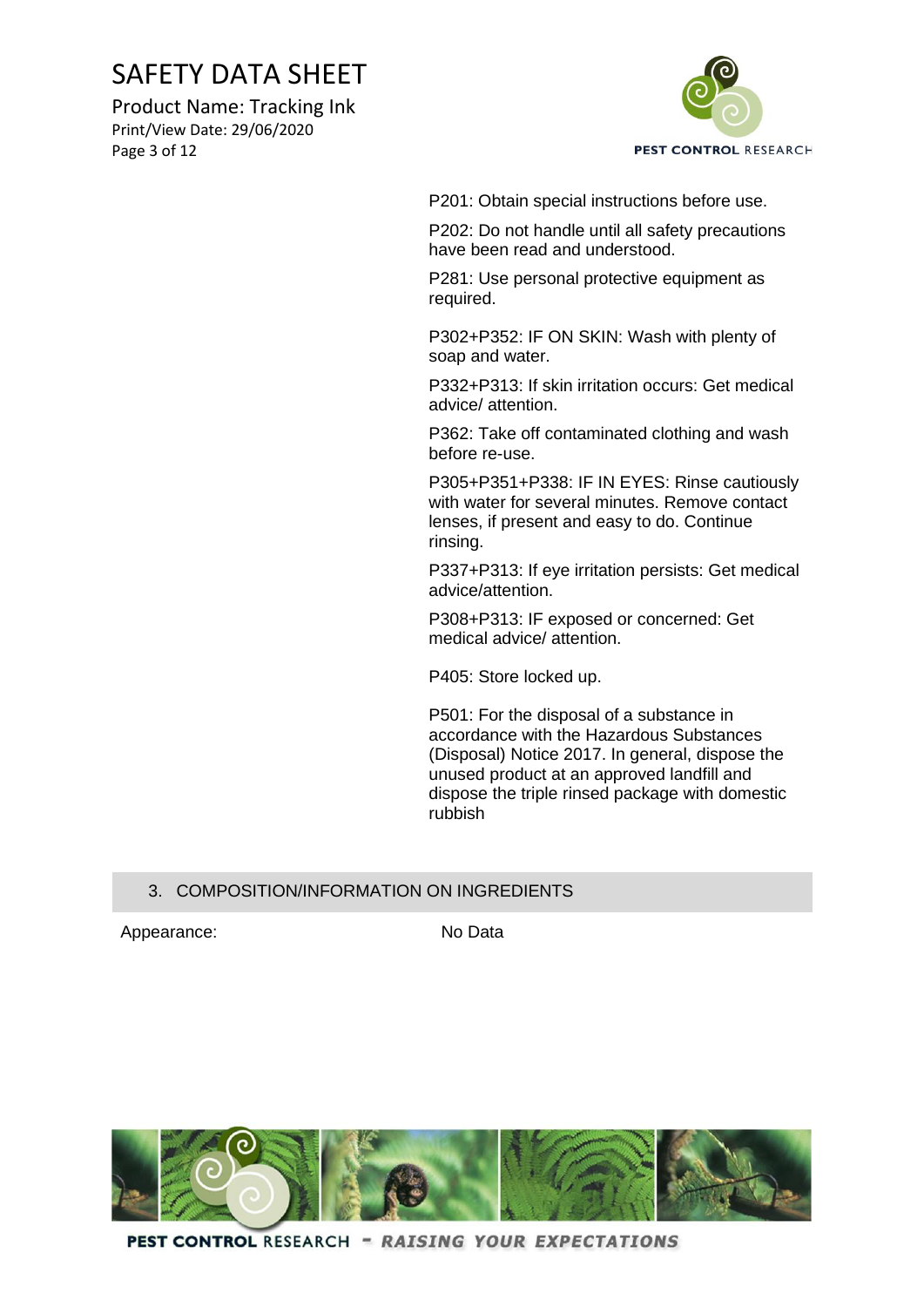Product Name: Tracking Ink Print/View Date: 29/06/2020 Page 4 of 12



### **Ingredients**

| <b>Ingredients</b>                                                    | CAS#         | Content %      |
|-----------------------------------------------------------------------|--------------|----------------|
| Magnesium silicate monohydrate (Talc)                                 | 14807-96-6   | $10 - 15%$     |
| Carbon Black                                                          | 1333-86-4    | $2.5 - 5%$     |
| Benzenesulfonic acid, C10-13-alkyl derivatives,<br>Triethylamine salt | 68411-31-4   | $0.5 - 1\%$    |
| Polyethylene glycol tridecyl ether phosphate                          | 9046-01-9    | $0.5 - 1.5%$   |
| White mineral oil                                                     | 8042-47-5    | 50%            |
| No declared non-hazardous materials                                   | NA (mixture) | <b>Balance</b> |

#### 4. FIRST AID MEASURES

| General information: | In case of accident, or if you feel unwell, seek<br>medical advice (show the label where possible).                                                                                                                                                                                                            |
|----------------------|----------------------------------------------------------------------------------------------------------------------------------------------------------------------------------------------------------------------------------------------------------------------------------------------------------------|
| Ingestion:           | Rinse mouth. Seek medical advice or call NZ<br>Poisons Centre on 0800 764 766. If medical<br>advice is needed have product label at hand.                                                                                                                                                                      |
| Eye Contact:         | May cause eye irritancy. Rinse cautiously with<br>water for several minutes. Remove contact<br>lenses, if present and easy to do. Continue<br>rinsing. If irritation persists, seek medical advice<br>or call NZ Poisons Centre on 0800 764 766. If<br>medical advice is needed have product label at<br>hand. |
| <b>Skin Contact:</b> | May cause skin irritation. Rinse skin with<br>copious amounts of water and wash with soap<br>and water. If you feel unwell seek immediate<br>medical advice.                                                                                                                                                   |
| Inhalation:          | Unlikely to present an inhalation hazard. If<br>breathing problems develop, seek medical<br>advice or call NZ Poisons Centre on 0800 764<br>766. If medical advice is needed have product<br>label at hand.                                                                                                    |

Advice for Medical Doctors: Treat Symptomatically.

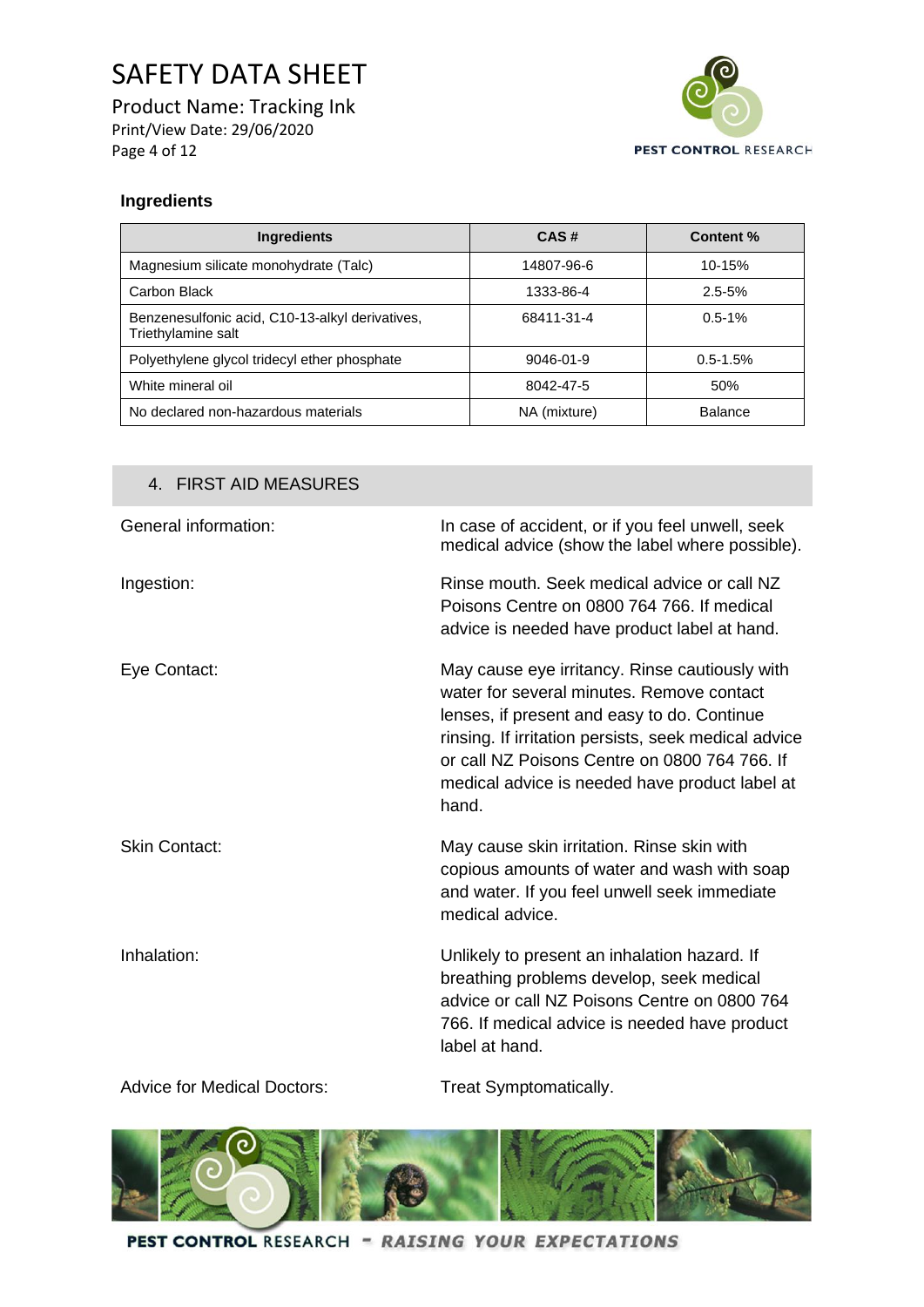Product Name: Tracking Ink Print/View Date: 29/06/2020 Page 5 of 12



### 5. FIRE FIGHTING MEASURES HAZCHEM code: 1R Specific Hazards: None. Suitable Extinguishing Media: Appropriate fire extinguishers are Water, CO2, Powder or Alcohol resistant foam. Use extinguishing media appropriate to the surrounding conditions. Fire Fighting Advice: Fire fighters should wear full protective gear. Hazardous Products of Combustion: No data

### 6. ACCIDENTAL RELEASE MEASURES

| Personal precautions, protective<br>equipment, and emergency procedures: | Use personal protective equipment.                      |  |
|--------------------------------------------------------------------------|---------------------------------------------------------|--|
|                                                                          | For personal protection see section 8.                  |  |
| Environmental precautions:                                               | Prevent leakage or spillage if safe to do so.           |  |
| Minor Spills (Up to 20 kg):                                              | Low environmental hazard. Contain spill and<br>collect. |  |
| Major Spills (more than 20 kg):                                          | Low environmental hazard. Contain spill and<br>collect. |  |

### 7. HANDLING AND STORAGE

Precautions for safe handling: Avoid prolonged or repeated contact with skin and eye. Always use good personal hygiene procedures when handling this product. Wash hands before eating, drinking or smoking. Clean equipment after use.

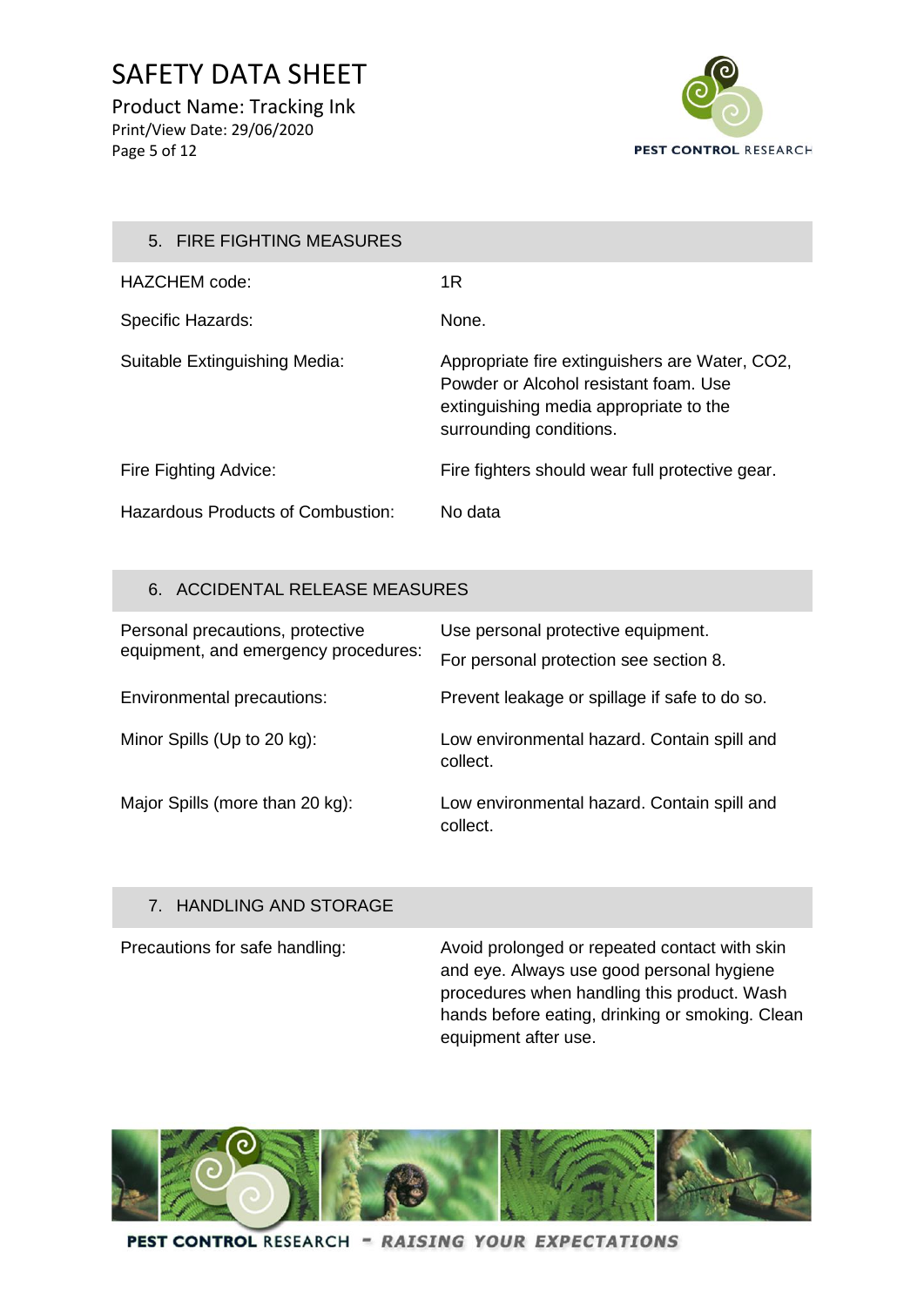Product Name: Tracking Ink Print/View Date: 29/06/2020 Page 6 of 12



### 7. HANDLING AND STORAGE

| Conditions for safe Storage including<br>incompatibilities: | Keep out of the reach of children. Store in<br>original container away from direct heat of<br>sunlight. Store away from foodstuffs, children<br>and animals. |  |
|-------------------------------------------------------------|--------------------------------------------------------------------------------------------------------------------------------------------------------------|--|
| Protection against fire and explosion:                      | Keep away from heat sources although the<br>product has no flammability. The product is not                                                                  |  |

explosive.

### 8. EXPOSURE CONTROLS/PERSONAL PROTECTION

| <b>Exposure Standards:</b>              | See 'Exposure limits' below (Workplace<br><b>Exposure Standards and Biological Exposure</b><br>Indices 11 <sup>th</sup> edition)                                                                           |
|-----------------------------------------|------------------------------------------------------------------------------------------------------------------------------------------------------------------------------------------------------------|
| <b>Engineering Controls:</b>            | No special requirements when used as<br>recommended.                                                                                                                                                       |
| Hand protection:                        | If repeated or prolonged contact wear chemical<br>resistant gloves.                                                                                                                                        |
| Eye protection:                         | If there is significant potential for contact, wear<br>safety goggles.                                                                                                                                     |
| Body protection:                        | Skin protection not ordinarily required beyond<br>standard issue work clothes.                                                                                                                             |
| <b>Respiratory Protection:</b>          | No special requirement when used as<br>recommended.                                                                                                                                                        |
| General safety and hygiene measures:    | Handle in accordance with good hygiene and<br>safety practice. Wearing of closed work clothing<br>is recommended. Minimise contact with the<br>skin, eyes and clothing. Store work clothing<br>separately. |
| <b>Environmental Exposure Controls:</b> | Minimise release to the environment. For bulk<br>storage, an environmental assessment must be<br>made to ensure compliance with local<br>environmental legislation.                                        |

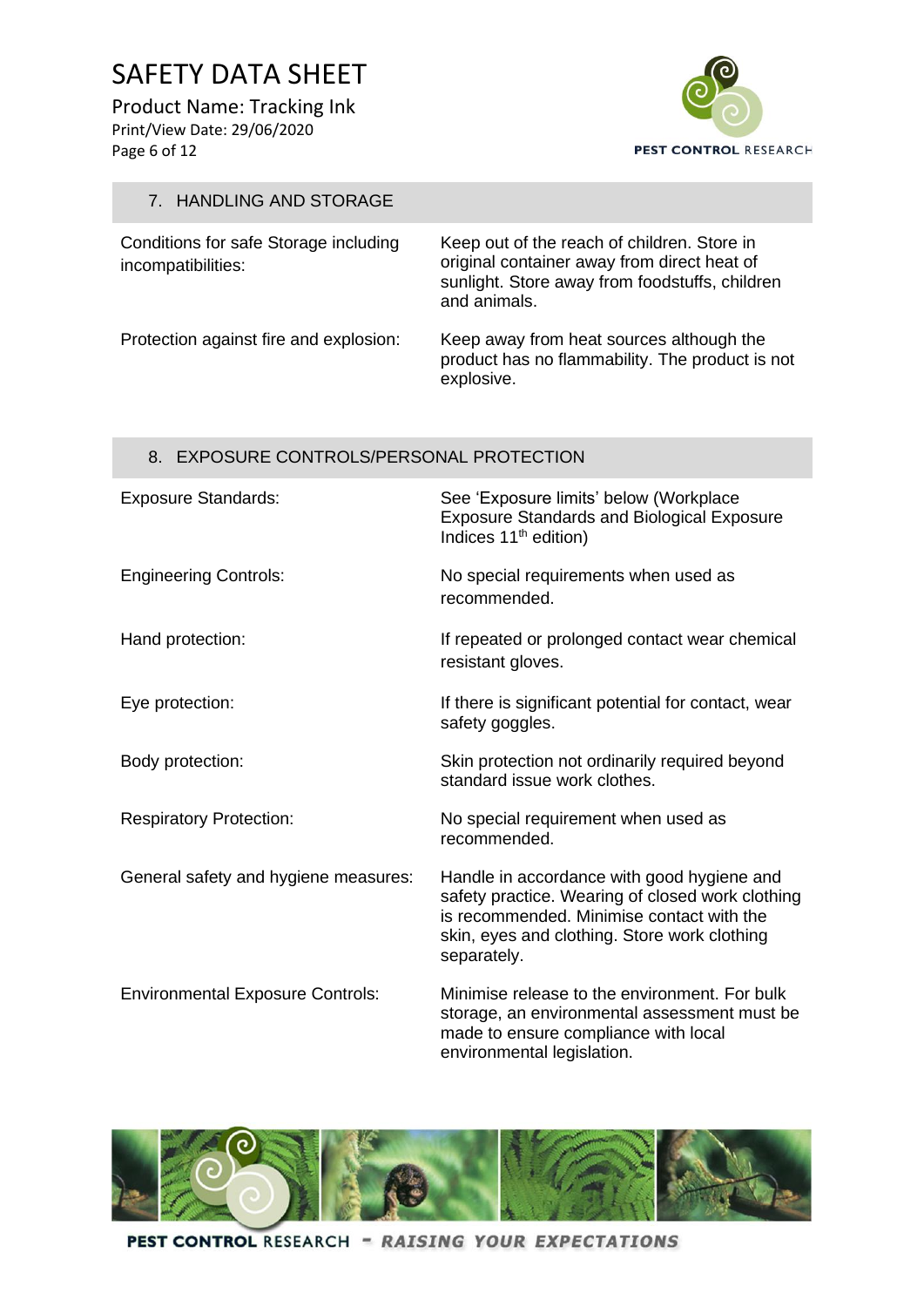Product Name: Tracking Ink Print/View Date: 29/06/2020 Page 7 of 12



### **Exposure Standards:**

|                                         |                 | <b>TWA</b> |                   | <b>STEL</b> |                   |
|-----------------------------------------|-----------------|------------|-------------------|-------------|-------------------|
| <b>Substance</b>                        | $\text{Cas}\;#$ | ppm        | mg/m <sup>3</sup> | ppm         | mg/m <sup>3</sup> |
| Talc (Containing no asbestos<br>fibres) | 14807-96-6      |            | 2                 |             |                   |
| Carbon black                            | 1333-86-4       |            | 3                 |             |                   |
| Oil Mist, mineral                       | 8012-95-1       |            | 5                 |             | 10                |

### 9. PHYSICAL AND CHEMICAL PROPERTIES

| Appearance:                | No data        |
|----------------------------|----------------|
| Odour:                     | No data        |
| Odour Threshold:           | No data        |
| pH Value:                  | Not applicable |
| Melting/freezing point:    | No data        |
| Boiling point (range):     | No data        |
| <b>Flash Point:</b>        | No data        |
| Flammability:              | Not applicable |
| Explosive limits:          | No data        |
| Vapour pressure:           | No data        |
| Vapour density:            | No data        |
| Relative density:          | No data        |
| Solubility:                | No data        |
| Partition coefficient:     | No data        |
| Auto-ignition temperature: | No data        |
| Decomposition temperature: | No data        |

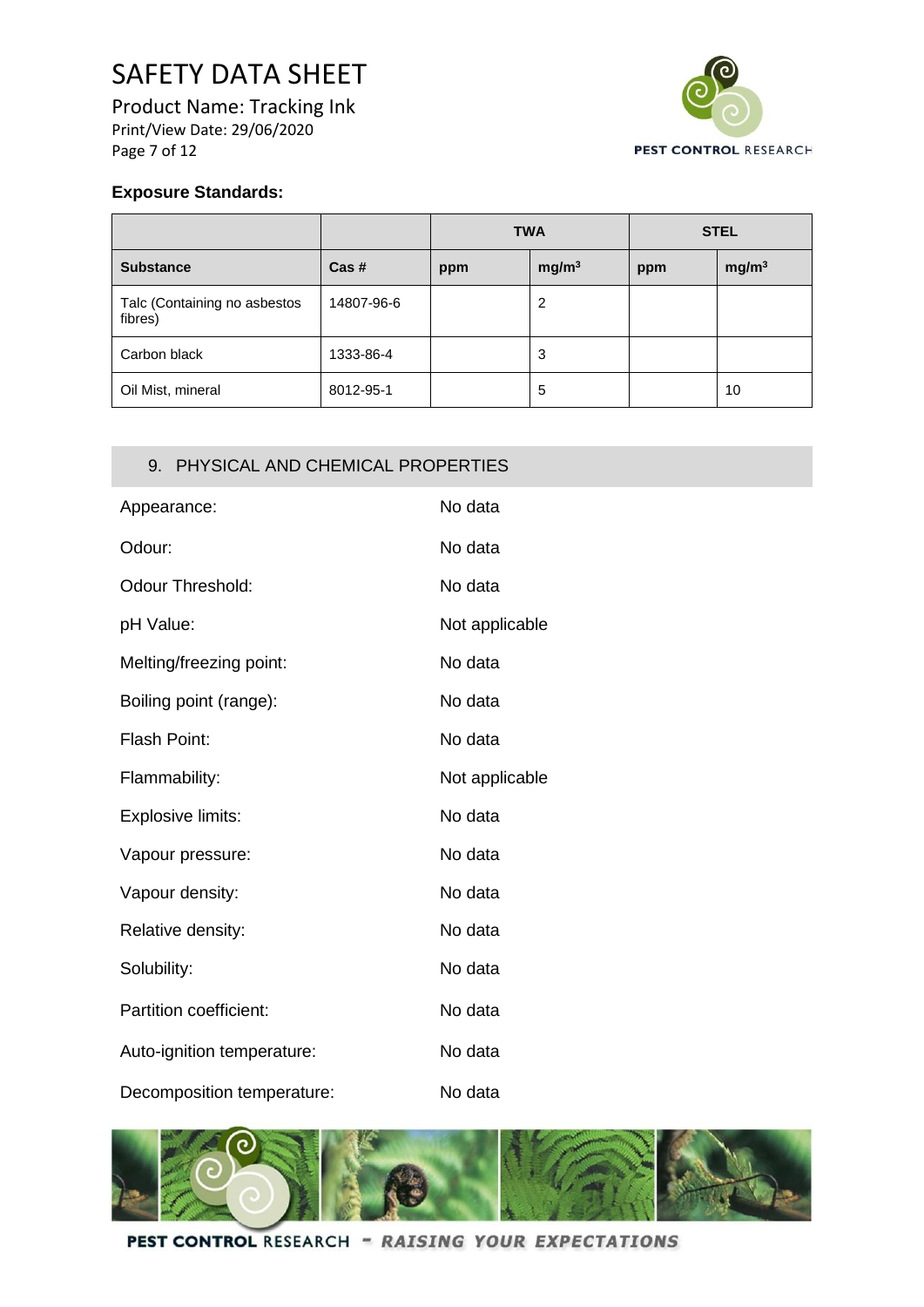Product Name: Tracking Ink Print/View Date: 29/06/2020 Page 8 of 12



Viscosity: No data

5 for details.

### 10. STABILITY AND REACTIVITY

| Stability & Chemical reactivity:    | Stable under normal conditions of use. Not<br>explosive or oxidising. |
|-------------------------------------|-----------------------------------------------------------------------|
| Chemical/material Incompatibilities | No data                                                               |
| Conditions to be avoid:             | No data                                                               |
| <b>Thermal Decomposition:</b>       | Hazardous products of combustion; see section                         |

### 11. TOXICOLOGICAL INFORMATION

| <b>Hazard Classes</b>                           | 6.3A, 6.4A, 6.7A                                                                |
|-------------------------------------------------|---------------------------------------------------------------------------------|
| <b>Acute Toxicity:</b>                          | No data available                                                               |
| Aspiration hazard                               | No data available                                                               |
| Skin corrosion/irritation:                      | Repeated or prolonged exposure may cause<br>skin irritation.                    |
| Serious eye damage/irritation:                  | May cause eye irritation                                                        |
| Respiratory or skin sensitisation:              | No data available                                                               |
| Germ cell mutagenicity:                         | No data available                                                               |
| Carcinogenicity:                                | IARC: Classified as a known human carcinogen                                    |
| Reproductive toxicity:                          | This product is not expected to cause<br>reproductive or developmental effects. |
| Specific organ toxicity – single<br>exposure:   | No data available                                                               |
| Specific organ toxicity – repeated<br>exposure: | No data available                                                               |

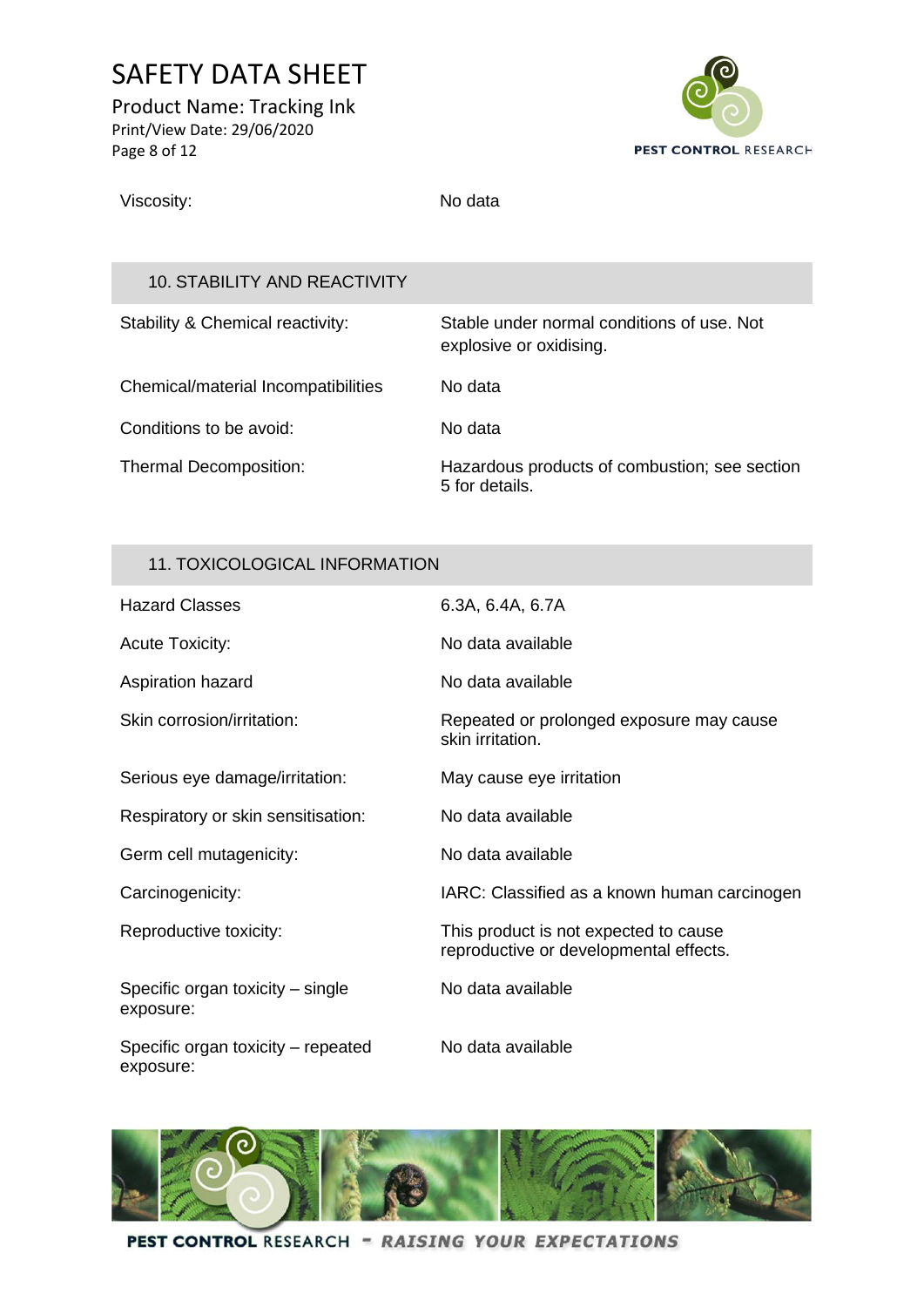Product Name: Tracking Ink Print/View Date: 29/06/2020 Page 9 of 12



### 11. TOXICOLOGICAL INFORMATION

Narcotic effects: No data available.

To the best of our knowledge, the chemical, physical, and toxicological properties have not been thoroughly investigated

### 12. ECOTOXICITY INFORMATION

| Ecological information of substance: | Not environmentally hazardous    |
|--------------------------------------|----------------------------------|
| Bioaccumulation potential:           | Not likely to be Bioaccumulative |
| Soil Toxicity and degradability:     | No soil toxicity                 |
| Mobility in soil                     | No data                          |

### 13. DISPOSAL CONSIDERATIONS

| Waste treatment – recommendation: | Any appropriate and achievable methods for<br>the disposal of a substance in accordance with<br>the Hazardous Substances (Disposal) Notice<br>2017. |
|-----------------------------------|-----------------------------------------------------------------------------------------------------------------------------------------------------|
| <b>Container Disposal:</b>        | Empty containers can be recycled or sent to<br>landfill after cleaning if in compliance with local<br>and national regulations.                     |
|                                   | DO NOT reuse containers.                                                                                                                            |
| Methods of disposal to avoid      | No data                                                                                                                                             |

#### 14. TRANSPORT INFORMATION

#### **Road, Rail; Marine and Air:**

UN Number: Not applicable

UN Dangerous Goods Class: No restriction for transport.

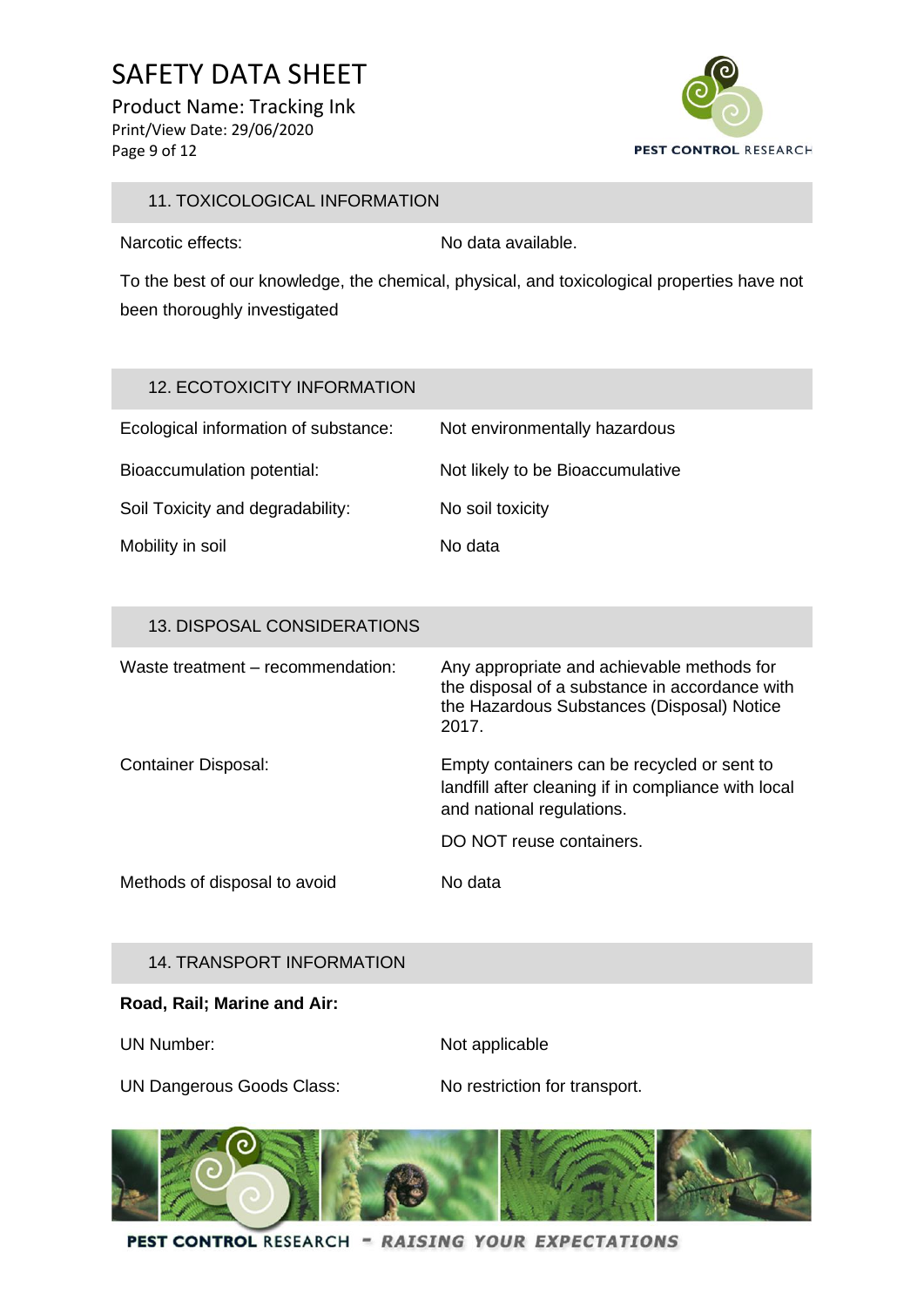Product Name: Tracking Ink Print/View Date: 29/06/2020 Page 10 of 12

**CO** 



| 14. TRANSPORT INFORMATION       |                |
|---------------------------------|----------------|
| Hazchem Code:                   | 1R             |
| <b>UN Packaging Group:</b>      | Not applicable |
| <b>UN Proper Shipping Name:</b> | Not applicable |
| Segregation:                    | Not applicable |
|                                 |                |

| 15. N.Z. REGULATORY INFORMATION |                                                                                     |
|---------------------------------|-------------------------------------------------------------------------------------|
| HSNO approval Number:           | HSR002679                                                                           |
| <b>HSNO Classifications:</b>    | 6.3A, 6.4A, 6.7A                                                                    |
| HSNO Controls:                  | Refer to HSR002679                                                                  |
| <b>Other Controls</b>           | Approved under Surface Coatings and<br>Colourants (Toxic [6.7]) Group Standard 2017 |

| 16. OTHER INFORMATION    |            |
|--------------------------|------------|
| SDS date of preparation: | 29/06/2020 |
| SDS date of revision:    | 29/06/2025 |

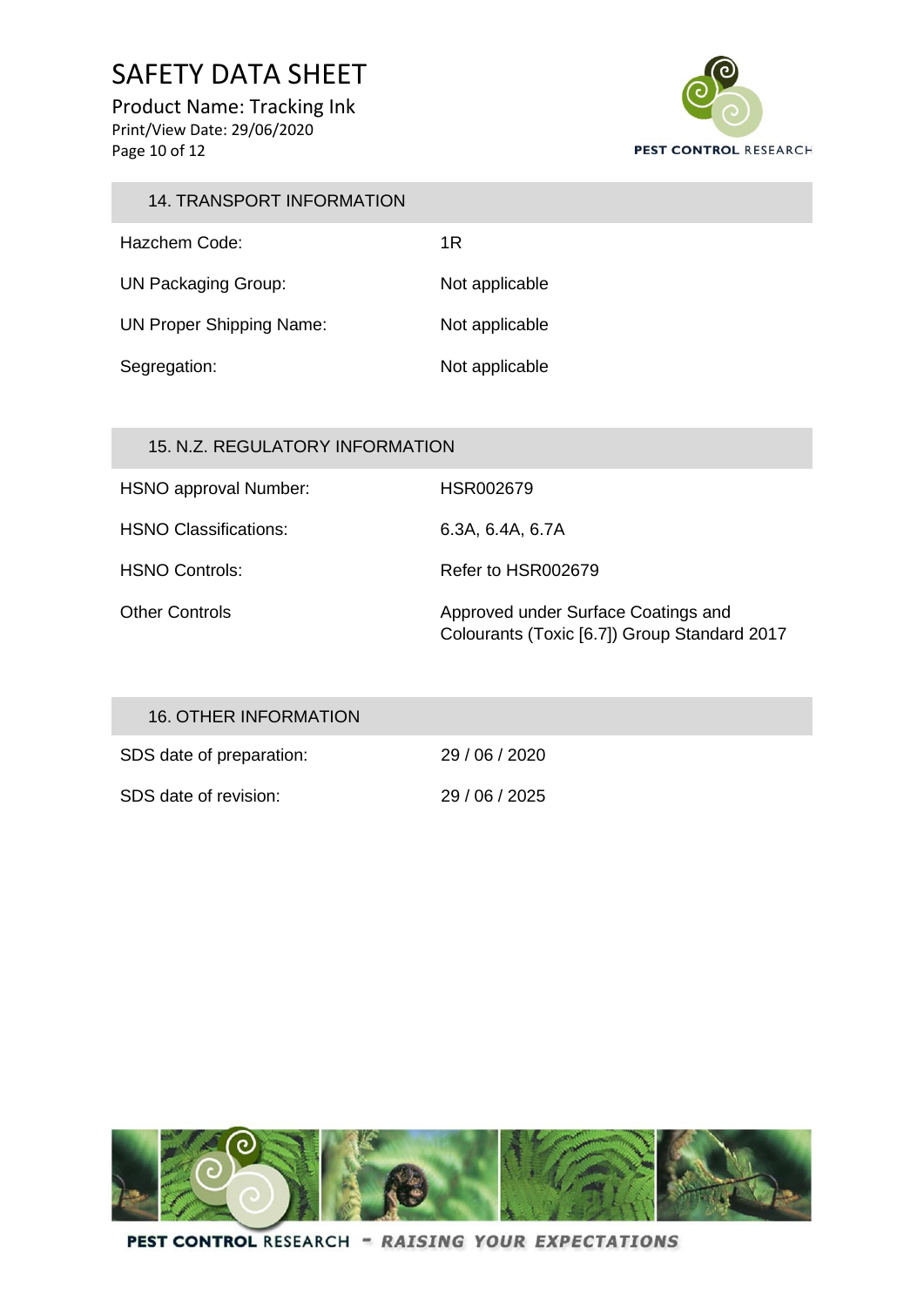Product Name: Tracking Ink Print/View Date: 29/06/2020 Page 11 of 12



#### 16. OTHER INFORMATION

All Safety Data Sheets are subject to review and should not be left longer than five years before and update is obtained.

For further information contact info@pcr.co.nz or contact the supplier of the starting materials.

The information in this document should be made available to all who may handle the product. For proper and safe use of this product, please refer to the product label.

This information is based on data believed by Pest Control Research LP to be accurate at the time of writing. It is given in good faith, but no warranty expressed or implied is made as to its accuracy, completeness or otherwise. Every person dealing with the materials referred herein does so at their own risk absolutely and must make independent determinations of suitability and completeness of information from all sources to ensure their proper use.

Attention is drawn to the application and safety instructions set out on the label. This sheet is not a substitute for safety, hazard or application instructions set out on the label. As Pest Control Research NZ Ltd have no control over storage or use of this product no liability for accident or damage will be accepted.

#### **Abbreviations:**

ADR: European agreement concerning the international carriage of dangerous goods by Road.

- CLP: Classification, Labelling and Packaging
- IMDG: International Maritime Dangerous Goods.
- IATA: International Air Transport Association.
- ICAO: International Civil Aviation Organisation

RID: Regulations concerning the International carriage of Dangerous goods by rail.

- GHS: Global Harmonized System
- EU: European Union
- EC: European Commission
- TLV: Threshold Limit Value
- TWA: Time Weighted Average
- STEL: Short-Term Exposure Limit